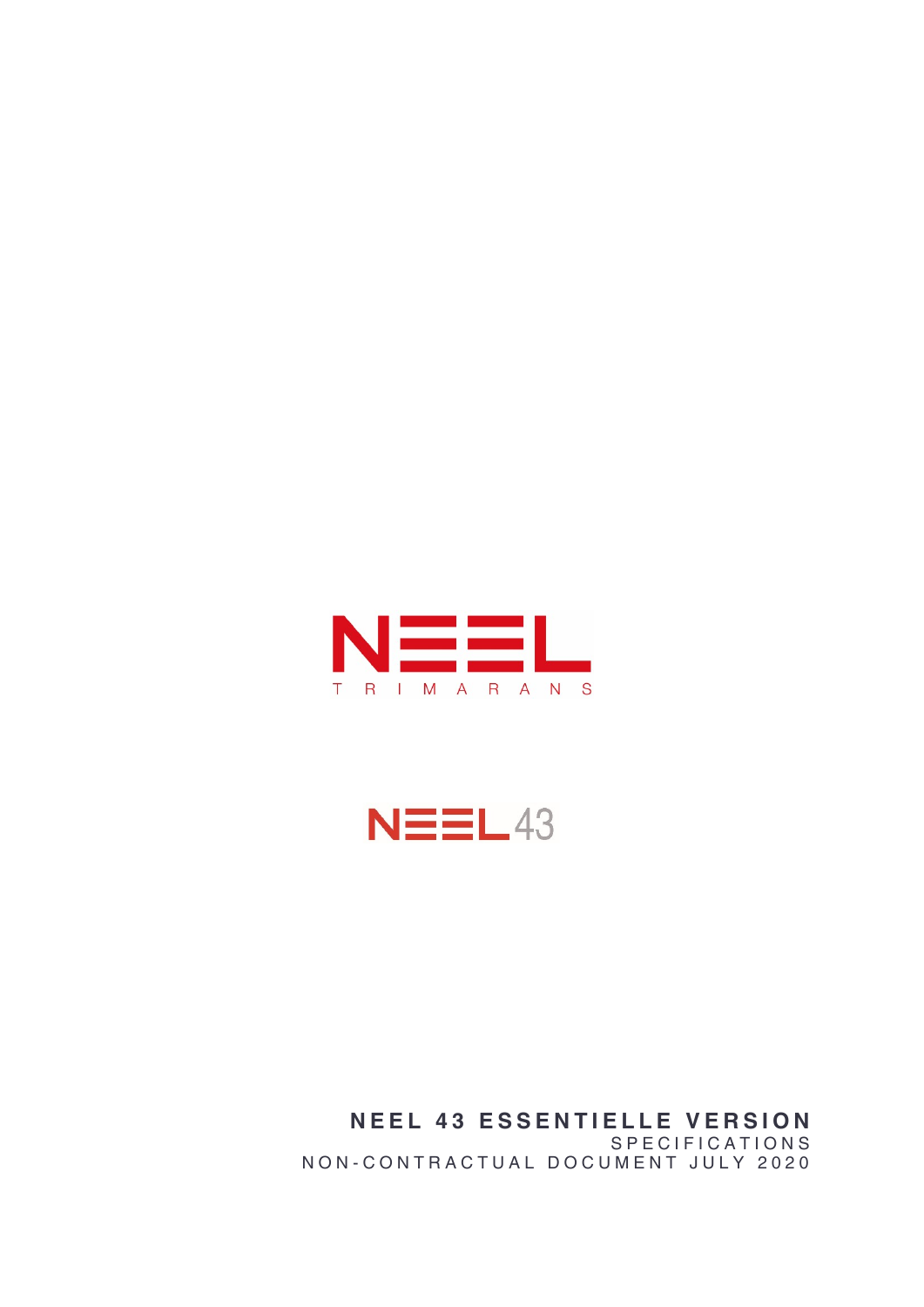

# CONTENT

| 01. |  |
|-----|--|
| 02. |  |
| 03. |  |
| 04. |  |
| А.  |  |
| В.  |  |
| C.  |  |
| 05. |  |
| 06. |  |
| 07. |  |
| 08. |  |
| А.  |  |
| В.  |  |
| C.  |  |
| D.  |  |
| 09. |  |
| А.  |  |
| В.  |  |
| C.  |  |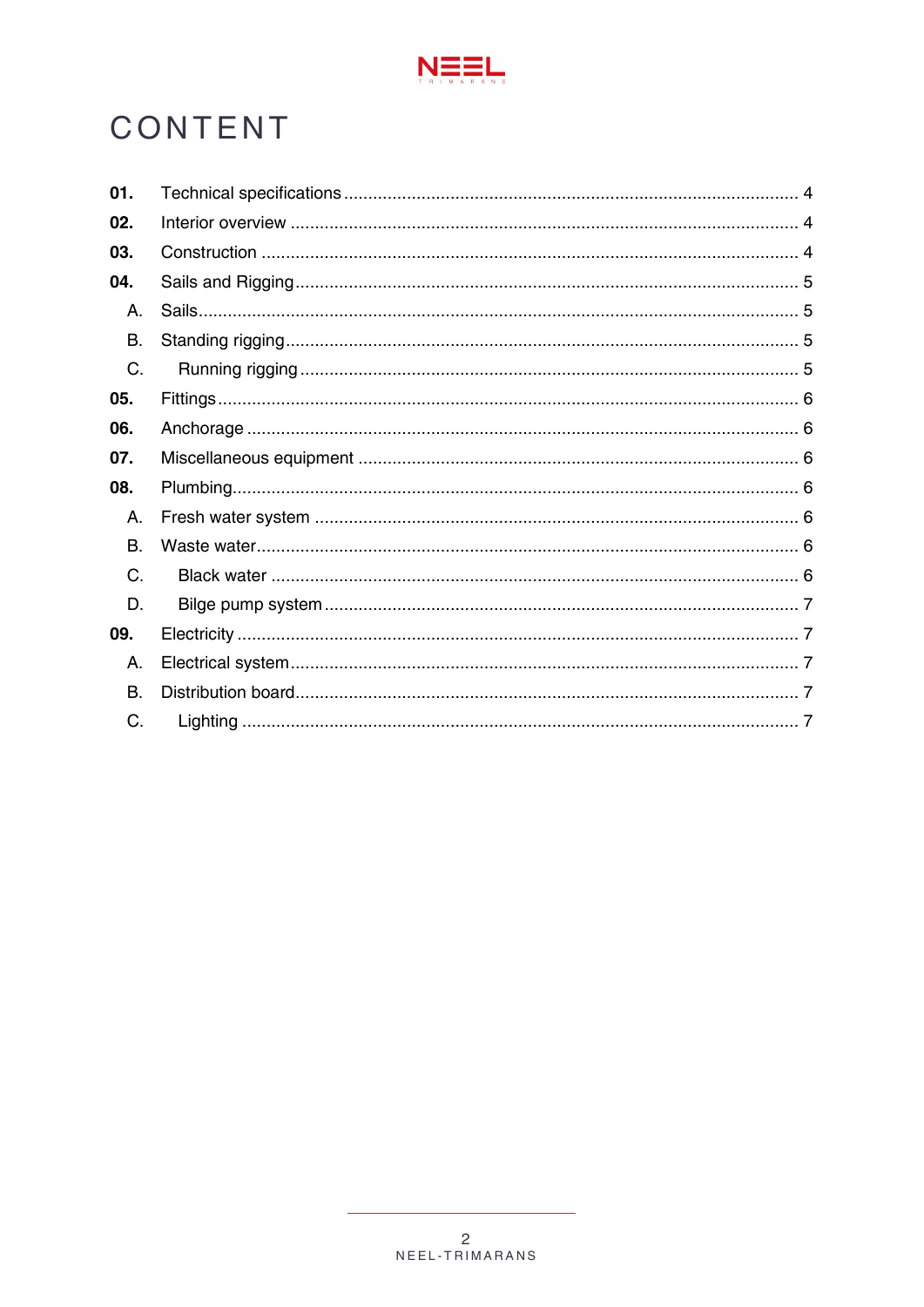

| 010. |  |
|------|--|
| А.   |  |
| В.   |  |
| C.   |  |
| D.   |  |
| Е.   |  |
| F.   |  |
| 011. |  |
| А.   |  |
| B.   |  |
| C.   |  |
| D.   |  |
| Ε.   |  |
| 012. |  |
| 013. |  |
| А.   |  |
| 014. |  |
| 015. |  |
| А.   |  |
| B.   |  |
| 016. |  |
| 017. |  |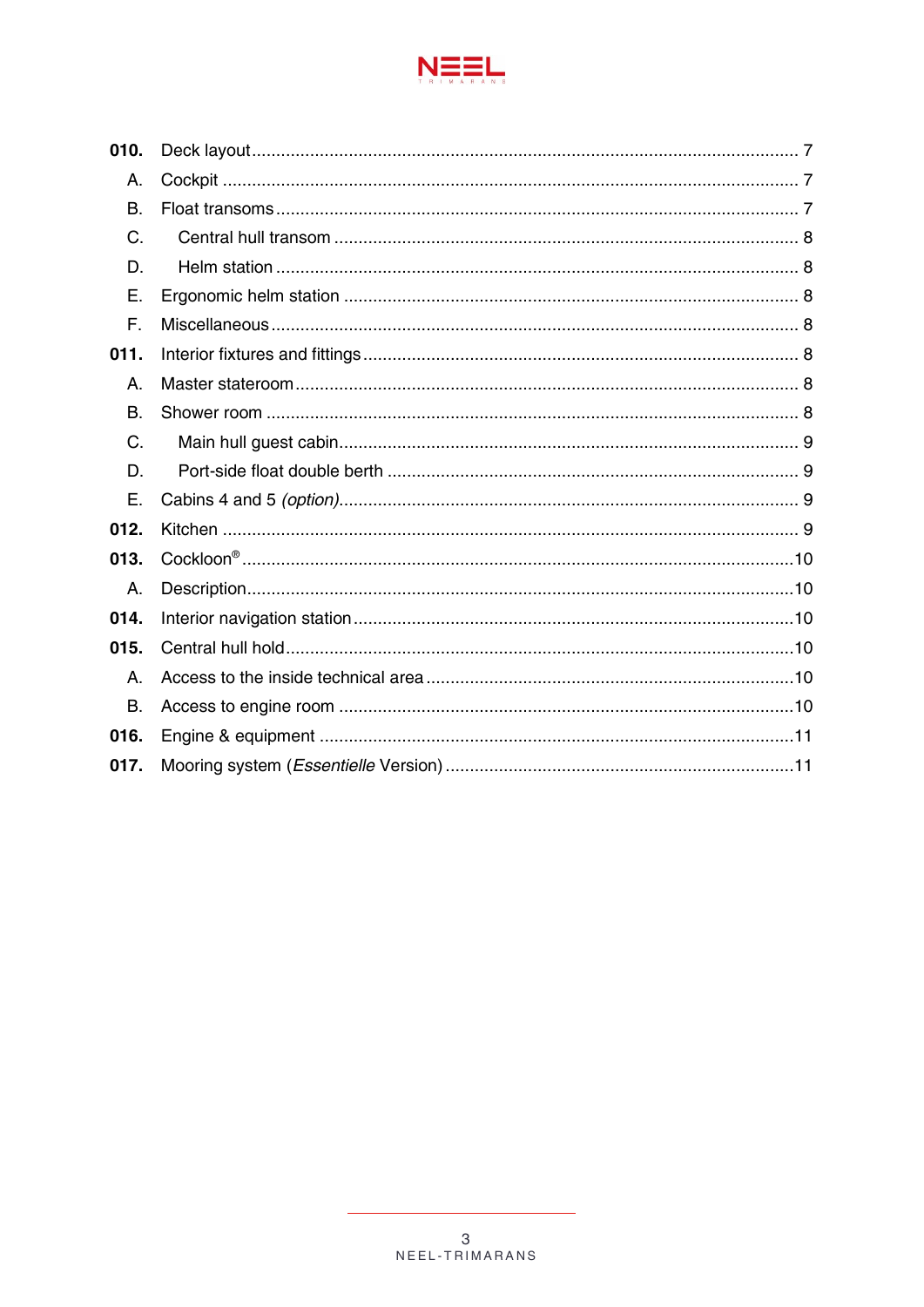

## <span id="page-3-0"></span>01. Technical specifications

| <b>LOA</b>                            | 43 ft                  |
|---------------------------------------|------------------------|
| WOA (Beam)                            | 24.6 ft                |
| <b>Draft</b>                          | 4.9 ft                 |
| Air draft                             | 62 ft                  |
| <b>Light displacement</b>             | 9 T                    |
| <b>Engine: Volvo Saildrive</b>        | 50 HP                  |
| Standard rigging aluminium mast:      |                        |
| <b>Full-batten mainsail (2 reefs)</b> | 630 sq ft              |
| Genoa jib                             | 466 sq ft              |
| <b>Water tank</b>                     | 500 L / 132 US Gallons |
| <b>Fuel tank</b>                      | 300 L / 80 US Gallons  |
| Fridge with freezer compartment       | 130 L / 35 US Gallons  |

| Manufacturer           | NEEL-TRIMARANS                  |
|------------------------|---------------------------------|
| <b>Naval Architect</b> | Marc Lombard Yacht Design Group |
| Certification          | <b>CE ICNN</b>                  |

## <span id="page-3-1"></span>02. Interior overview

- $>$  Interior fittings made out of bio-sourced and recyclable material
- Fabrics and coverings conceived for the marine environment: washable, UV resistant
- <span id="page-3-2"></span> $>$  Interior joinery in Alpi®

## 03. Construction

- $>$  Construction materials: high-quality isophthalic polyester and vinylester resin infusion moulding on closed-cell PET foam core with quadriaxial fibreglass skin reinforced with carbon fibre
- $>$  Fin made of monolithic laminate
- $>$  Infused PET foam sandwich floor
- $>$  Infusion-moulded structural partitions with closed-cell PET foam core
- $>$  Hull finished in light grey gel coat
- > Non-slip deck: finished in diamond-patterned non-slip white gel coat
- $>$  Ample reserve buoyancy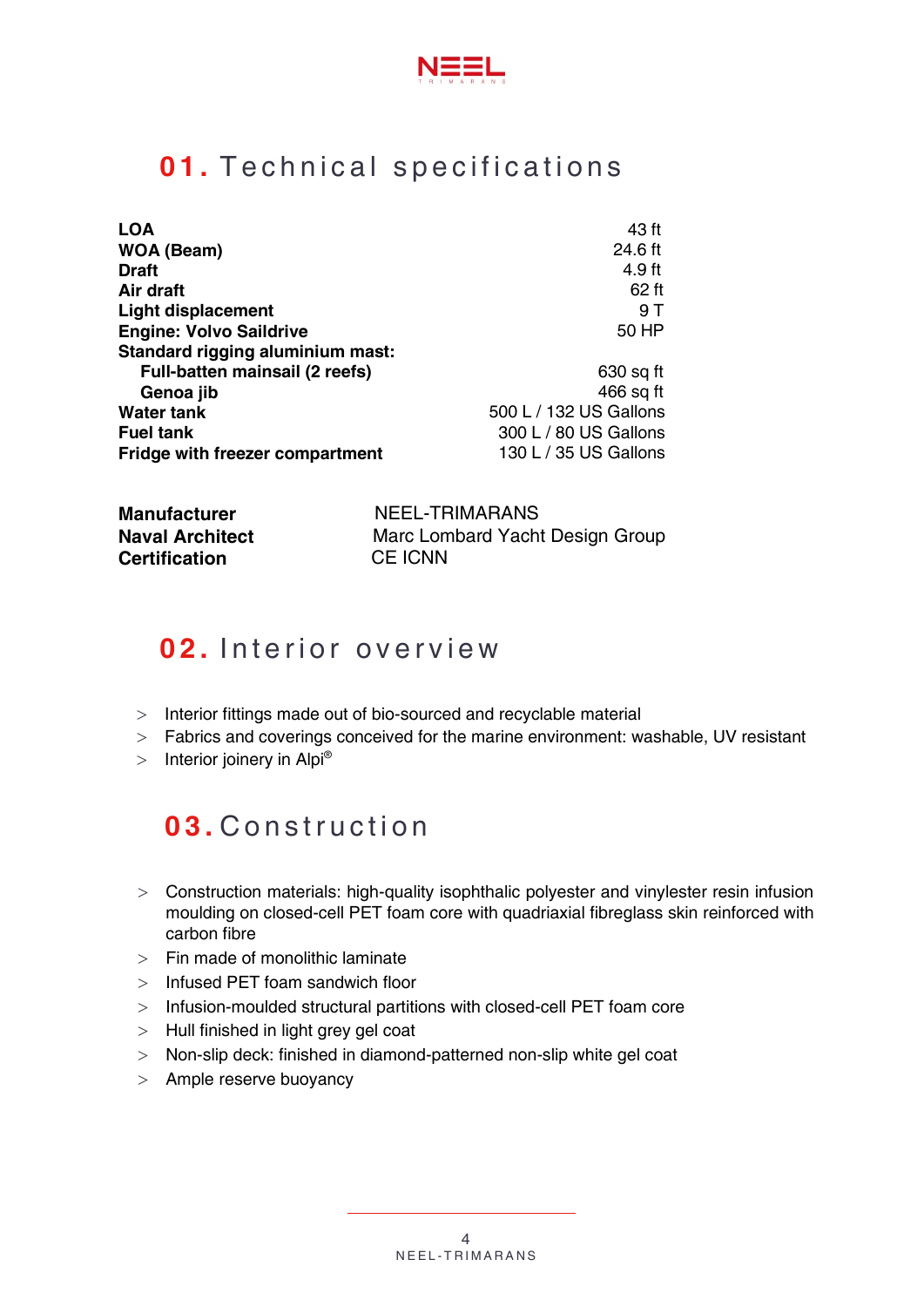

# <span id="page-4-1"></span><span id="page-4-0"></span>04. Sails and Rigging

## A. Sails

#### Anodised Aluminium Mast version

- $>$  Full-batten mainsail in Dacron® (2 reefs)
- So Genoa jib in Dacron<sup>®</sup> with band of UV protection, on a manual furling system

#### Carbon Fibre Mast version (*high-performance rigging option*)

- $>$  Mainsail in triaxial Dacron® (3 reefs)
- <span id="page-4-2"></span>Senoa jib in Dacron<sup>®</sup> with UV protection, on a manual furling system

## B. Standing rigging

#### Anodised Aluminium Mast version

- $>1$  set of spreaders
- $>$  Anodised aluminium boom
- 2 sheathed stainless steel shrouds
- 2 sheathed stainless steel lower shrouds
- $>$  1 stainless steel forestay, on manual furling system
- $>$  2 adjustable lazy jacks

#### Carbon Fibre Mast version (*high-performance rigging option*)

- $> 1$  set of spreaders
- 1 black anodised aluminium boom
- > 2 Dyform® shrouds
- > 2 Dyform® lower shrouds
- $>$  1 stainless steel forestay, on manual furling system
- <span id="page-4-3"></span>2 adjustable lazy jacks

## C. Running rigging

- $>1$  mainsail halyard block
- $>$  1 genoa jib halyard secured at the foot of the mast with adjustable lashing
- $>1$  spinnaker halyard
- $>1$  boom topping lift
- $>$  Reefing lines
- $>2$  genoa sheets
- 2 mainsail sheets leading back to the helm station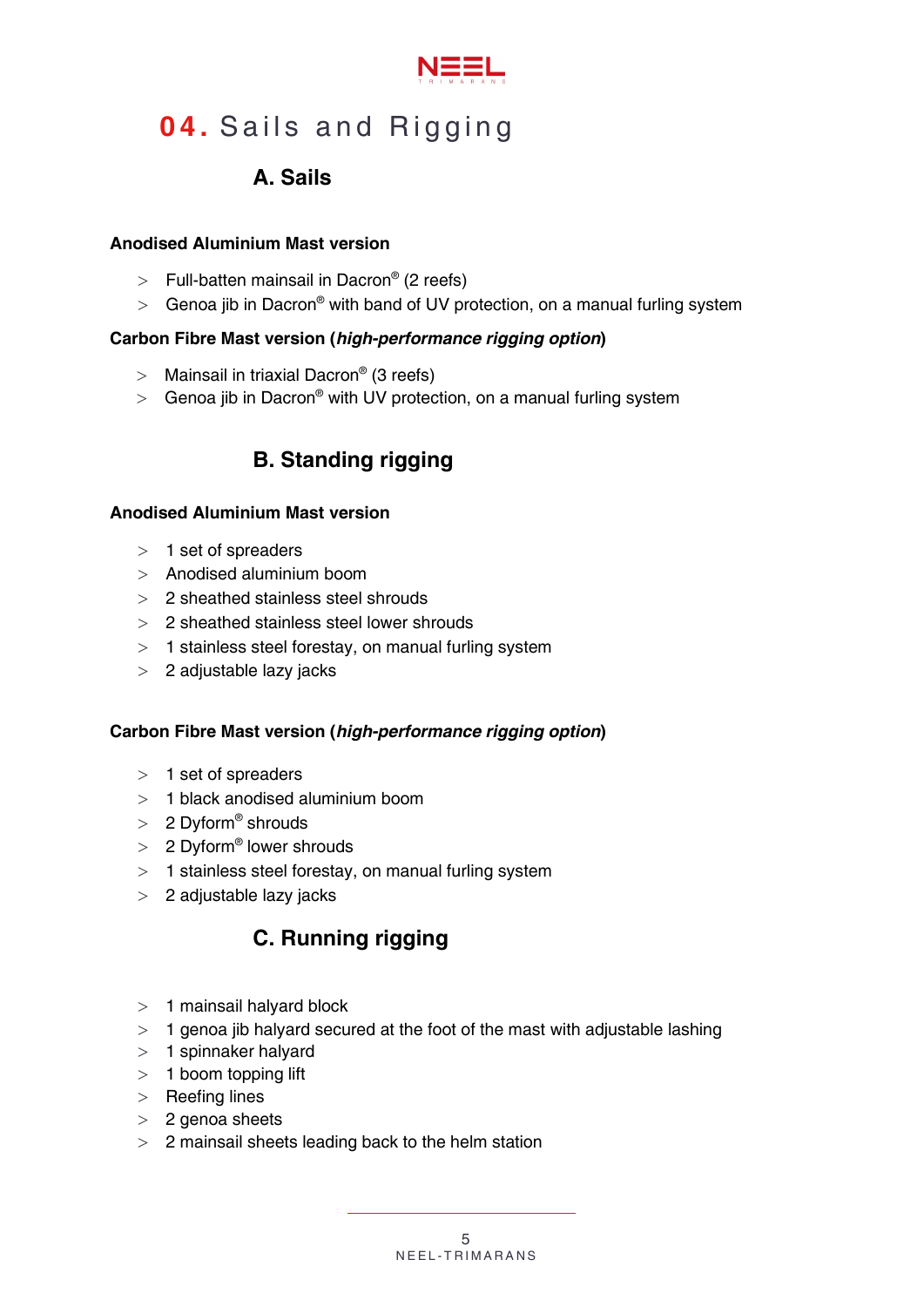

# <span id="page-5-0"></span>05. Fittings

- $>$  2 Self-Tailing winches at the helm station
- Jammers for mainsail halyard, mainsail sheets, reefing lines, boom topping lift, spinnaker halyard
- Line driver for topping lift *(option in premium pack)*

# <span id="page-5-1"></span>**06.** Anchorage

- $>$  1 x 12-volt electric horizontal windlass on deck for 10 mm chain with foot-operated controls
- $>$  Access to the windlass and the chain locker via a deck hatch

## <span id="page-5-2"></span>07. Miscellaneous equipment

- $> 8 \times 600$  mm-high stanchions
- $>$  2 rows of lifelines in phosphorescent Dyneema<sup>®</sup>

# <span id="page-5-4"></span><span id="page-5-3"></span>08. Plumbing

### A. Fresh water system

- $>$  Freshwater tank: 500 L tank with gauge located at the interior navigation station
- $>$  Freshwater system with 1 main 12 V water pump
- $>$  Hot water circuit with 1 x 60 L water heater with 220 V resistor and engine heat exchanger
- $>$  1 cold-water hand-held shower on the aft transom of the port-side float
- <span id="page-5-5"></span>Electric seawater toilet

### B. Waste water

<span id="page-5-6"></span> $>$  Sink, shower and wash basin drainage by gravity flow

### C. Black water

 $>1$  black water holding tank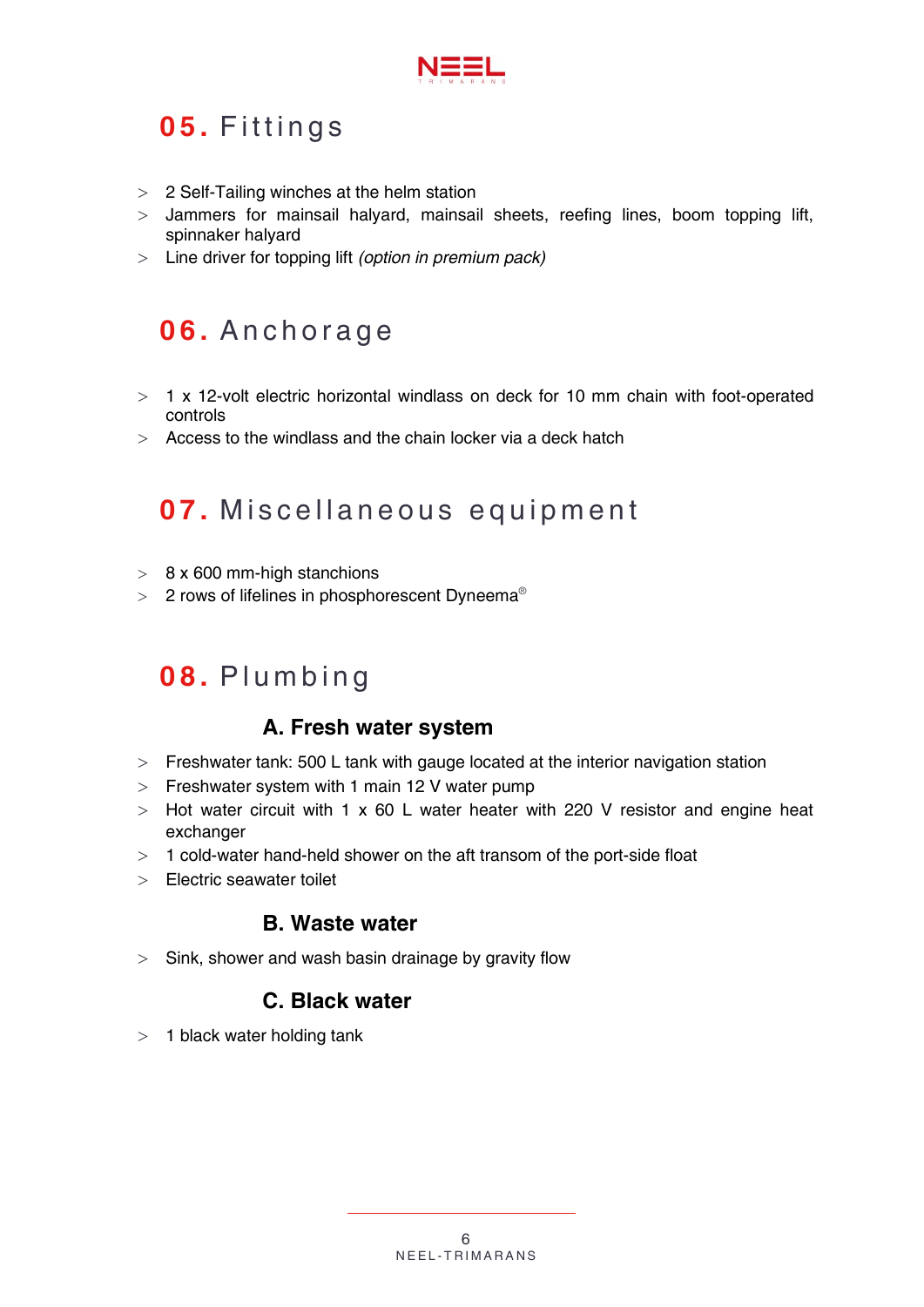

## D. Bilge pump system

#### <span id="page-6-0"></span>4 automatic pumps + 1 hand pump:

- $>1$  hand sump pump in the central hull
- $>$  1 automatic bilge pump for the engine compartment, also with manual switch operation
- $>$  1 automatic bilge pump for the central hull, also with manual switch operation
- $>$  2 automatic bilge pumps (one per float), also with manual switch operation
- $\geq$  CE certified self-draining cockpit

# <span id="page-6-1"></span>09. Electricity

## A. Electrical system

- <span id="page-6-2"></span> $>$  3 x 12 V AGM gel batteries, total of 360 amps
- $>1$  x 12 V alternator
- $> 1 x 12 V/220 V$  converter
- $>1$  Optima 70-amp 12 V battery for starting engine
- <span id="page-6-3"></span> $>$  1 bow thruster 12 V battery

### B. Distribution board

- 12V main fuse panel, with circuit breaker, located at the interior navigation station
- <span id="page-6-4"></span> $>1$  voltmeter/ammeter

### C. Lighting

- $>$  LED lighting
- $>$  LED navigation lights

# <span id="page-6-5"></span>**010.** Deck layout

## A. Cockpit

- <span id="page-6-6"></span>> Vast Full Beam Cockpit®, on the same level as the Cockloon®, located on the port side, with a bench seat on starboard side
- $>$  Cockpit seating with cushions
- <span id="page-6-7"></span>Cockpit floor in non-slip white gel coat

### B. Float transoms

- $>$  Swim platform for each floating transom serving as a boarding platform for the dinghy and allowing lateral access to the jetty
- $>$  Cold-water shower on the port-side transom
- Folding swim ladder on the port-side transom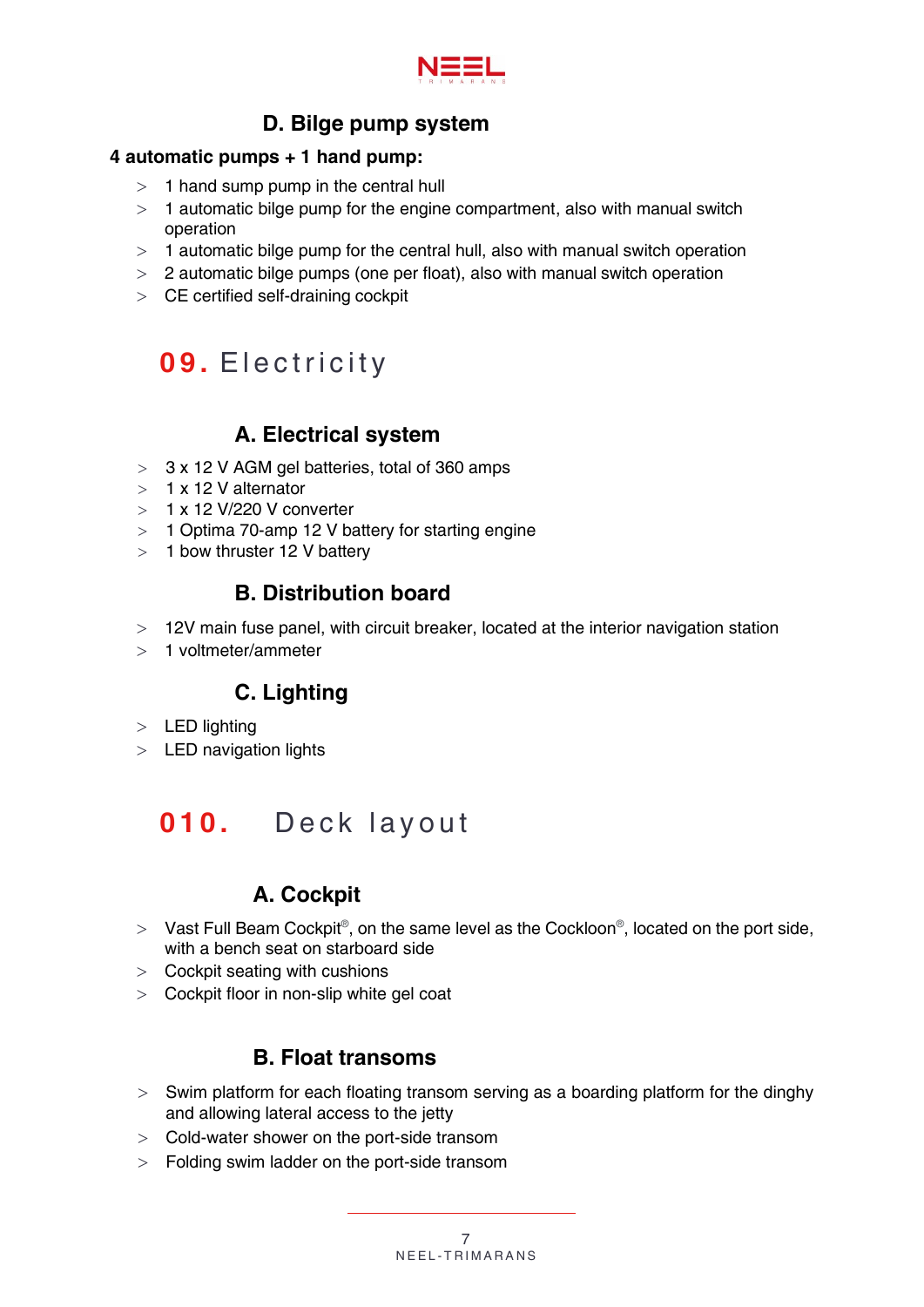

## C. Central hull transom

- <span id="page-7-0"></span> $>$  Access step to the sea
- Additional swim ladder plus hot/cold hand-held shower *(option)*
- $>$  Integrated composite dinghy berth
- $>$  Area for life raft

### D. Helm station

- <span id="page-7-1"></span>Access via starboard side deck and from the cockpit
- Large ergonomically designed bench for 3-4 persons
- 800 mm diameter boat wheel
- $>$  Instrument panel with compass, engine controls, and control for bow thruster

### E. Ergonomic helm station

- <span id="page-7-2"></span>All manoeuvres lead back to the helm station
- <span id="page-7-3"></span>Halyards and sheets stored in a specially-designed bags

### F. Miscellaneous

 $>$  Propane locker, accessed under the helm seat, in compliance with CE certification

## <span id="page-7-4"></span>**011.** Interior fixtures and fittings

### <span id="page-7-5"></span>A. Master stateroom

- $>$  Located on main deck
- $>$  Unique sea views
- $>1$  wardrobe
- > Underbed storage
- $>$  Double bed (150 x 200) with access from both sides
- $>$  LED lighting, 2 reading lights
- $>$  Blackout curtains

### B. Shower room

- <span id="page-7-6"></span> $>$  Located on main deck
- $>$  Hot and cold fresh water pressure shower
- $>$  Sink
- > Electric seawater toilet
- $>$  Self-draining hanging area for wet-weather gear and diving equipment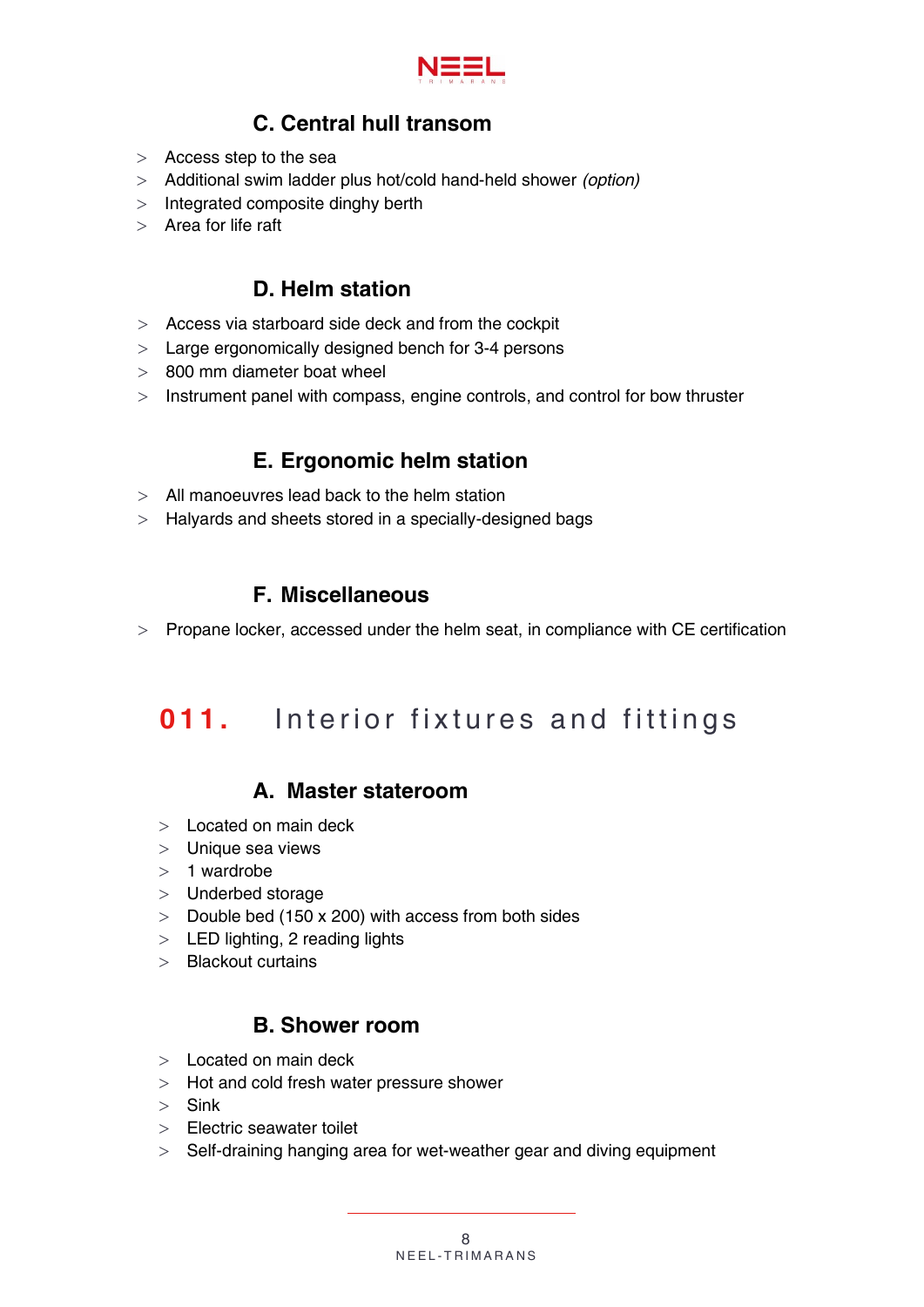

## C. Main hull guest cabin

- <span id="page-8-0"></span>Accessed through a sliding door from saloon
- Wardrobe and storage facilities
- $>$  Underbed storage
- $>$  Double bed (140 x 200)
- $>$  LED lighting, 2 reading lights
- <span id="page-8-1"></span> $\geq$  Blackout curtains

### D. Port-side float double berth

- > Accessed from saloon
- $>$  Double bed (140 x 200)
- $>$  LED lighting
- Underbed storage
- $>$  Clothes hanging area
- $>$  Privacy blind

## E. Cabins 4 and 5 *(option)*

- <span id="page-8-2"></span>Accessed via hatch on main deck
- Equipped with mattresses 70x200cm, Textile storage boxes
- Wall lining panels
- $>$  Reading light

## <span id="page-8-3"></span>012. Kitchen

- $>$  Kitchen with panoramic view adjoining the saloon
- 2 stainless steel sinks
- > Hot/cold fresh water tap
- $>$  Deck cowl ventilation
- $>$  Large white synthetic resin work surface
- $>$  Hob with 2 gas rings
- $>$  Built-in stainless steel gas oven with grill
- 130L stainless steel cold drawer with a freezer compartment
- $>$  Storage drawer
- $>$  Cutlery drawer
- $>$  Storage for pots and pans
- $>$  Separate waste bin
- > LED ceiling spotlights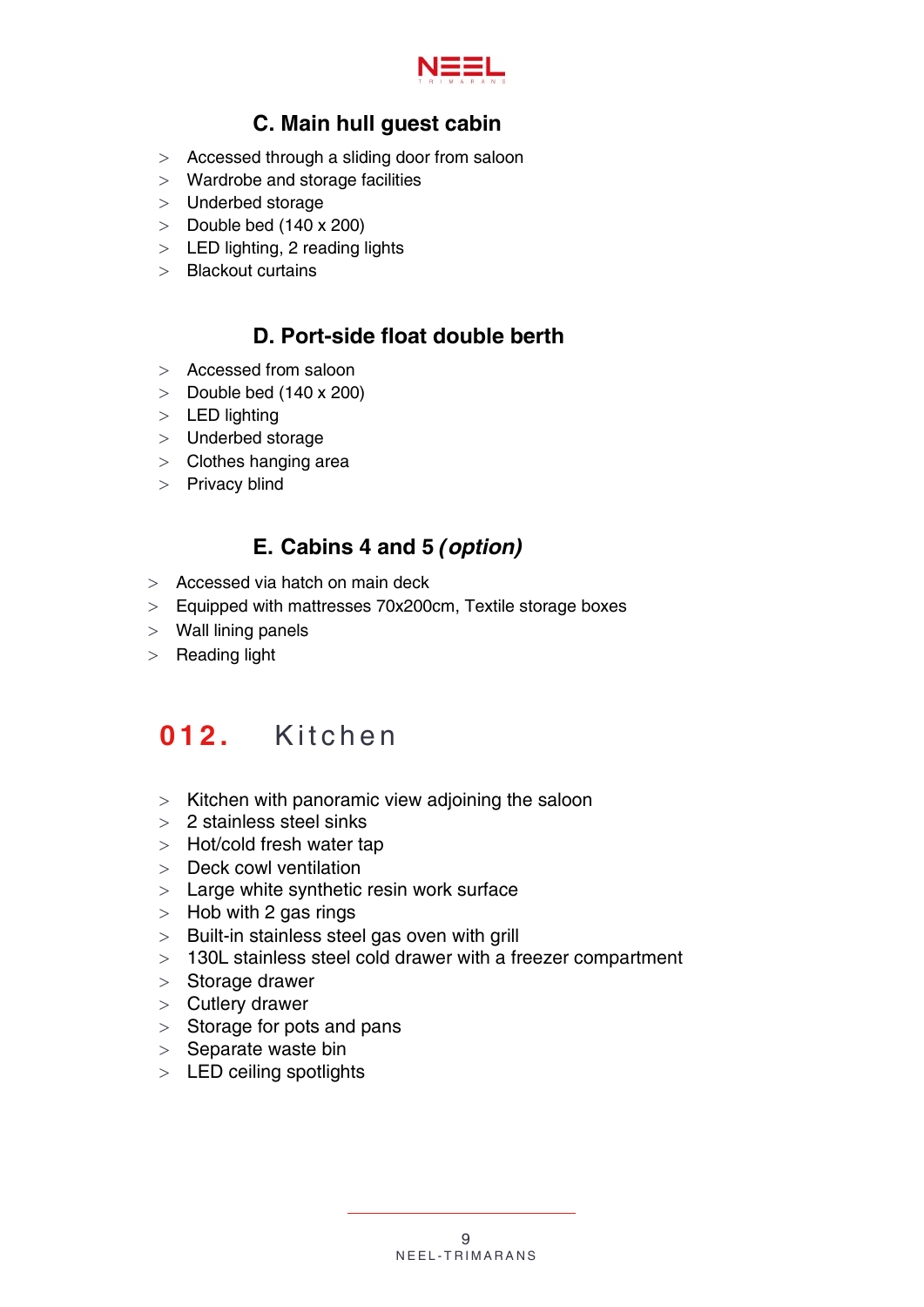

# <span id="page-9-0"></span> $013.$  Cockloon<sup>®</sup>

## A. Description

- <span id="page-9-1"></span> $>$  A truly innovative concept resulting in an area that can accommodate up to 10 guests around two tables. This unique space has the advantage of being located inside yet offering an outstanding view outside.
- $>$  Depending on the weather and your needs, this area can be divided into two distinct zones with a table inside and a table outside, thanks to the glazed sliding doors which can be kept open, half open or totally shut.
- > LED lighting

# <span id="page-9-2"></span>**014.** Interior navigation station

- $>220^\circ$  panoramic view
- $>$  Storage
- $>$  Forward-facing double bench
- Main electrical distribution board and controls for onboard equipment
- $>$  Console area available for navigation electronics

## <span id="page-9-3"></span>015. Central hull hold

### A. Access to the inside technical area

- <span id="page-9-4"></span> $>$  Easy and convenient access via stepladder, floor hatch with air struts
- $>$  LED lighting
- <span id="page-9-5"></span> $>$  This is the boat's centre of gravity, where all the heavy equipment is located: engine, water and diesel tanks, battery bank, etc.

### B. Access to engine room

- $>$  Engine room is accessed from the rear of the technical area
- $>$  Further to the rear, there is direct access to the autopilot and Vectran steering lines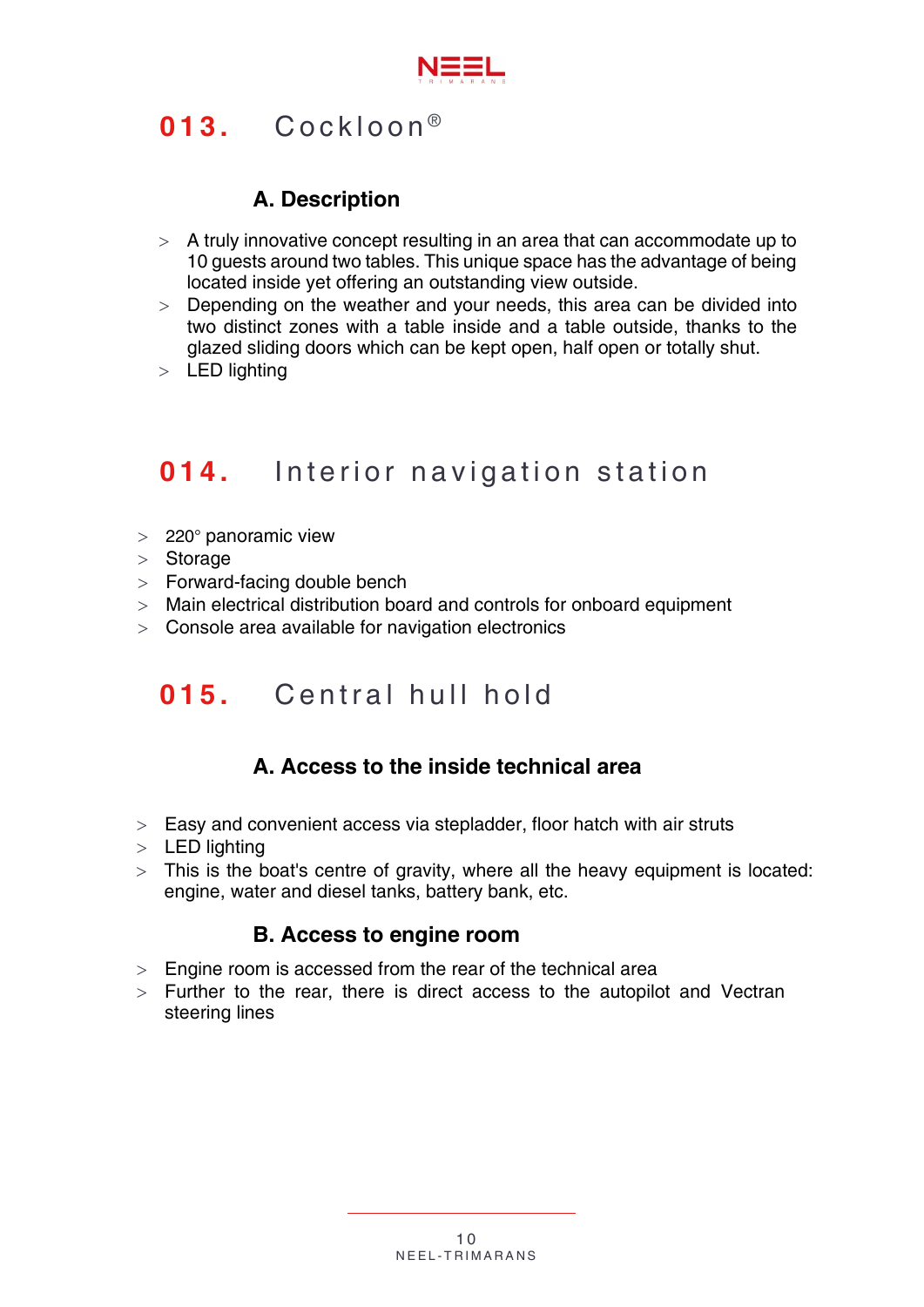

# <span id="page-10-0"></span>016. Engine & equipment

- > 1 x Volvo Saildrive 50 hp engine
- $>1$  x 12 V alternator
- $> 1 x 12 V 50$  amp OPTIMA starting battery
- Folding propeller
- $>$  Seawater filter
- $>$  Engine control cabled to the helm station
- $>12$  V lighting
- $>$  Engine room ventilation: natural aspiration and extraction through the rear transom
- $>$  Fuel system, fuel filter, fuel tank outlet stop valve
- > 12 V bow thruster
- $>$  Push-button thruster control at the helm station
- $> 1$  x battery for the thruster

# <span id="page-10-1"></span>017. Mooring system (*Essential* Version)

- $>$  4 mooring lines
- $> 6$  fenders